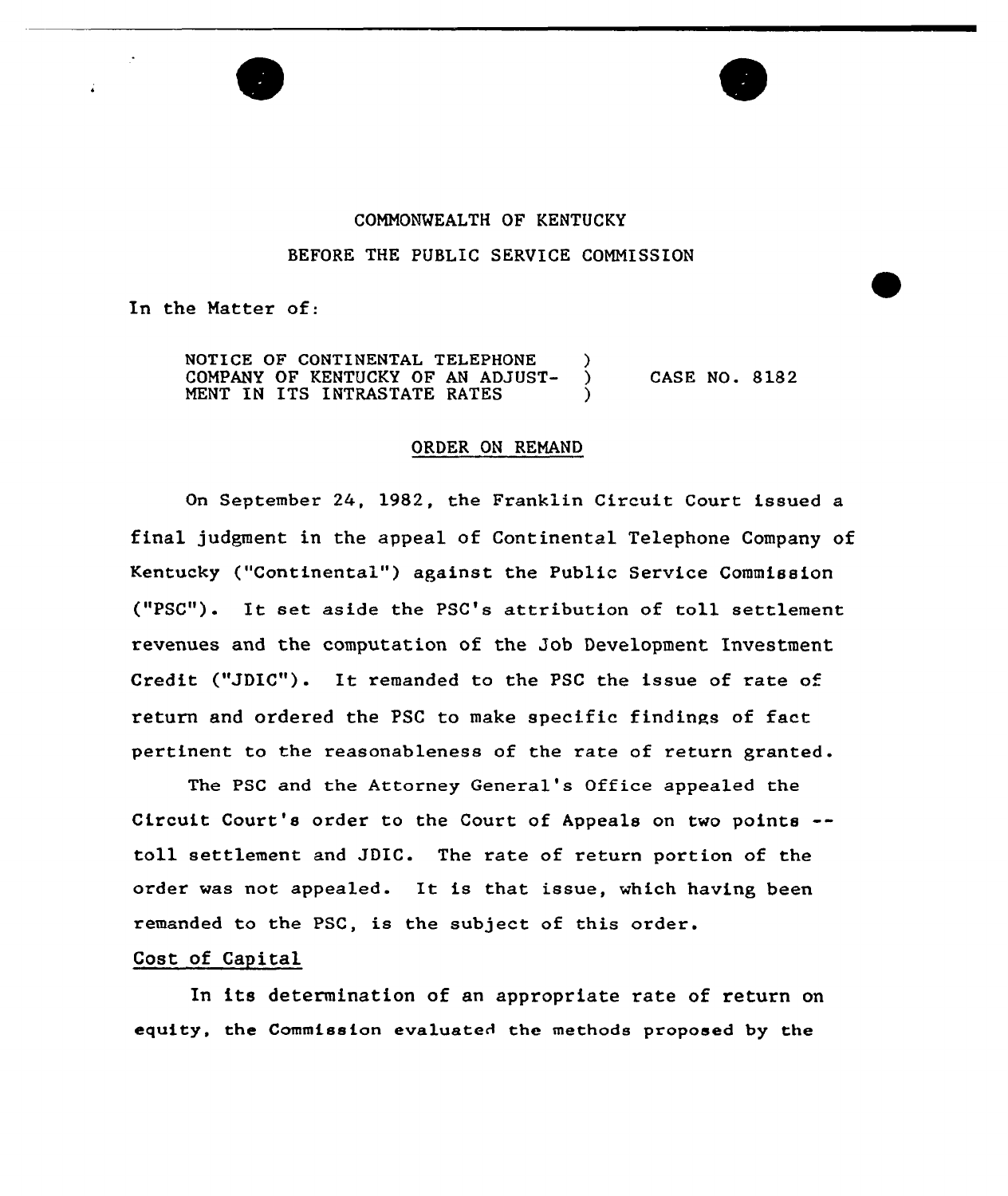Company's witness, Dr. Moul, and the witness for the Attorney General, Dr. Legler.

Dr. Moul recommends allowing a return on equity of 16 to 17 percent. This is based on an evaluation of the results of three widely accepted methods of approximating a reasonable return on equity: earnings to market price and earnings to net proceeds ratios; the capital asset pricing model {"CAPM"); and the discounted cash flow method.

Using the earnings to net proceeds ratios, Dr. Noul calculated a range of 10.3 percent to 12.8 percent for Continental Telephone Company ("CTC"), the parent of Continental Telephone of Kentucky, and a ratio ranging from 10.3 percent to 14 .5 percent for other telephone companies. His historic earnings to market price ratios ranged from 11.9 percent to 14.8 percent for CTC and 11.8 perent to l6.2 percent for other telephone companies. However, he testified that these ratios only indicate a partial cost rate.

Although Dr. Noul presented testimony on the CAPM or risk premium method, the Commission is not convinced in this case, as it was not in Cases 8045, General Telephone of Kentucky, and 7790, Continental Telephone of Kentucky, that relying on debt cost at a particular point in time is a valid basis for establishing the cost of equity of a regulated company. The Commission's position on this method has been and continues to be that because of the changing patterns in the bond market, which tend to indicate that the cost of equity will not necessarily exceed

 $-2-$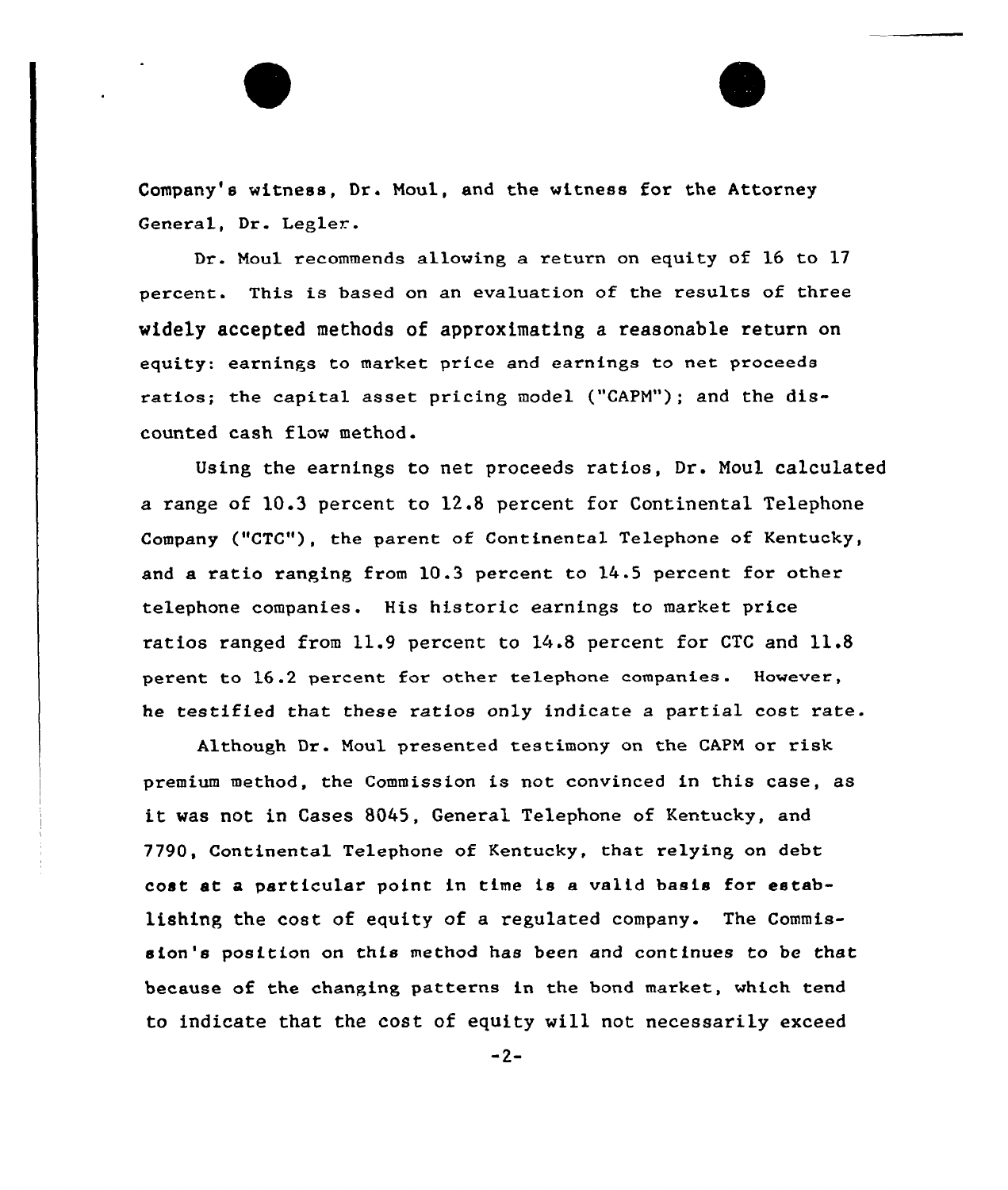the cost of debt at every point in time, there must be a longer term of analysis of appropriate bond issues to compensate for temporary abnormalities within a given period. Furthermore, cost of debt is but one element to be considered in ratemaking and is by no means the only measure of a fair rate of return.

The problems with this method are highlighted by Dr. Legler's proposal to modify the risk premium method to make it conform to certain market conditions. This, again, is indicative of the lack of certainty and credibility that currently clouds the reliability of the method.

Dr. Noul's final return calculation using the DCF method is 14.9 percent for CTC and 14.4 to 15.9 percent for other telephone companies.

Dr. Legler recommends an overall cost of capital of 13.35 to 14.78 percent. Using the DCP method, which gives a range of 14.1 to 15.2 percent, a risk premium analysis, which gives a range of 14.1 to 16.2 percent and a comparable earnings method, which gives a range of 14 to 15 percent, he computed the cost of equity to CTC to be 14 to 16 percent.

Eliminating the risk premium estimates, the methods used by each witness produce estimates of CTC's cost of equity in the range of 14 to 15 percent -- Moul's DCF is 14.9 percent, Legler's is 14.1 to 15.2 percent, with Legler's comparable earnings being 14 to 15 percent.

 $-3-$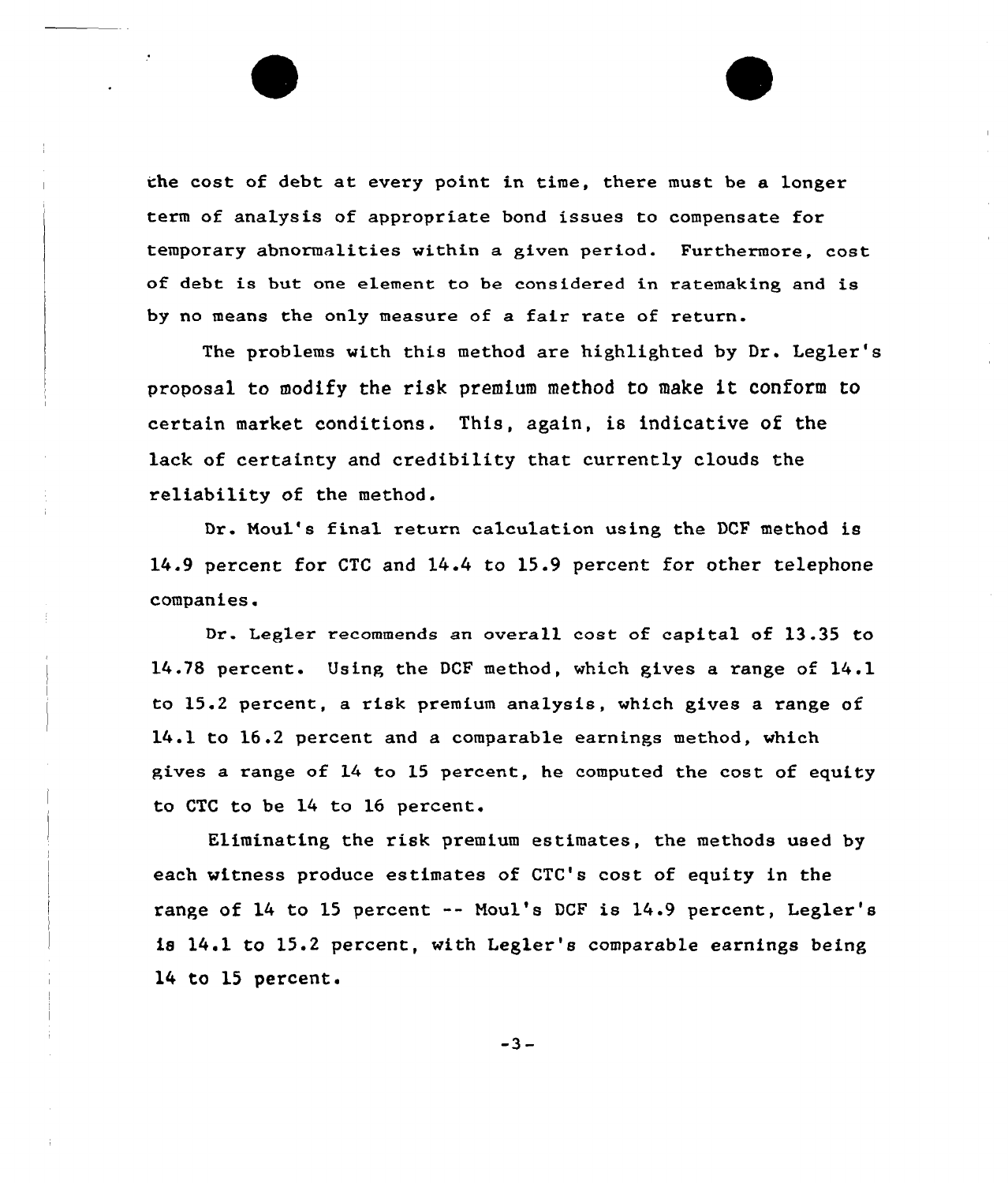The remaining difference between Dr. Legler's final recommendation and Dr. Noul's is Legler's use of a double leverage adjustment. The primary reason for making this adjustment is to recognize the benefits Continenta1 receives from the use of capital of its parent at <sup>a</sup> lower cost than the return it receives on the use of that capital.

Because of the facts of this case, it is unnecessary for the Commission to apply, or reject for that matter, the double leverage adjustment. The difference in capital structures between CTC and Continental provides the basis for adjusting Continental'8 rate of return slightly downward to compensate for the less risky capital structure of Continental in relation to CTC's capital structure. The CTC consolidated capital structure at the end of the test year had a common equity ratio of 34.3S percent, vhile Continental had a ratio of  $40.11$  percent. It is the Commission's position that the lover debt ratio of Continental places it in <sup>a</sup> less risky position because of its ability to generate <sup>a</sup> larger portion of its financial needs outside of the debt market. For this reason, a range of  $13.5$  to  $14.5$  percent rate of return on equity is reasonable. The range is consistent with the testimony of both witnesses, but reflects the slightly lower risk to Continental because of its capital structure. The rate allowed Continental is 14.25 percent, which is near the top end of this range. This rate will allow Continental to achieve <sup>a</sup> fair, reasonable rate of return, attract capital and maintain its financial integrity.

 $-4-$